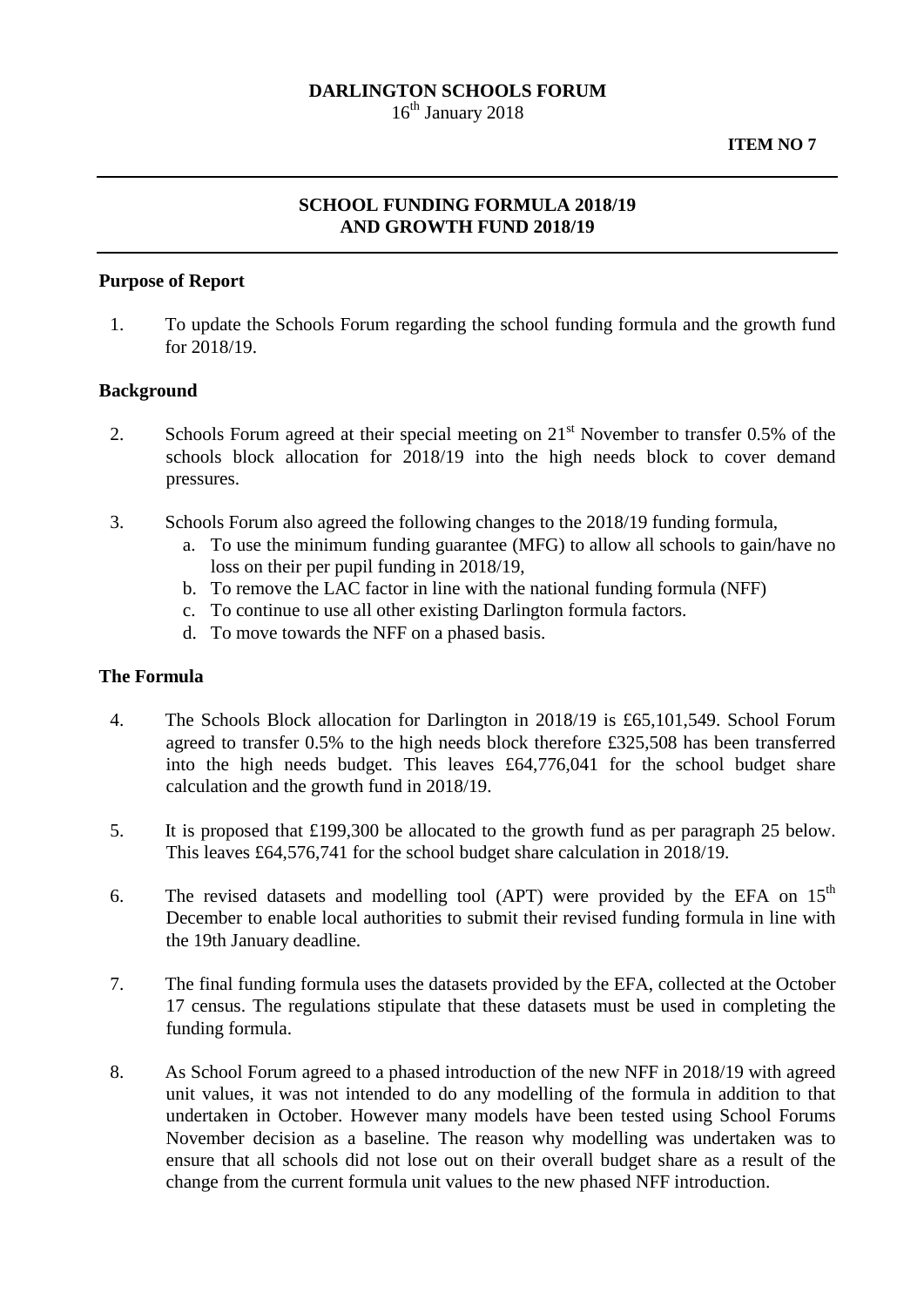- 9. Appendix 1 shows for all schools the amount of budget share they would have received using the old funding formula values in comparison to the proposed formula for 2018/17. The "old" formula uses the same unit values, lump sum values, rates budgets, minimum funding guarantee value and weighting as are used in the current 2017/18 formula.
- 10. As can be seen at appendix 1 all but one school has made a gain from the new formula, one school unfortunately has a small decrease. Although no decrease is desired the amount of decrease for the school is small and hence should not make any material changes to the schools financial position.
- 11. As mention a number of models of different types of formula were tested to try and eliminate this decrease for the school but a solution could not be achieved within the resources available, without returning to the old formula. In line with School Forums decision to move towards the new formula and due to the amounts concerned, it is not proposed to return to the old formula for 2018/19.
- 12. Although one school will have a decrease overall from the change in formula, the per pupil funding for all schools is protected through the use of a minimum funding guarantee of 0% in 2018/19. This means that no school has a reduction in the funding they receive on a per pupil basis between the 2017/18 and 218/19 formulas. The school that has a small decrease is affected by the elements in the formula that are not included in the MFG calculation i.e. the decrease in lump sum and sparsity lump sum.
- 13. As School Forum agreed to a phased introduction of the new NFF in 2018/19, the final proposed formula for 2018/19 follows this decision. In line with this decision the same unit values have been used in calculating the 2018/19 school budget share as was presented to Forum in November. The only change to the unit values presented is a change to the AWPU unit value. As Forum members will recall in order to make the budget affordable the AWPU value was adjusted in the previous modelling, an adjustment is required again in the final school budget share calculation. In the modelling, the AWPU was adjusted downwards (across all phases) by £19, the final adjustment required was an increase of £53.10 an increase of £72.10 on that presented in November.
- 14. The NFF uses a weighting of 100% for the primary prior attainment factor, in Darlington the weighting used has been 50%. A number of models were undertaken to move towards the NFF value, however in all cases this required a reduction to the AWPU value to make the formula affordable. A reduction in the AWPU value would mean that a number of schools would have a decrease in their budget share. The weighting used in 2018/19 therefore remains at 50% for primary prior attainment.
- 15. For completeness the unit values used in the 2018/19 funding formula are detailed below.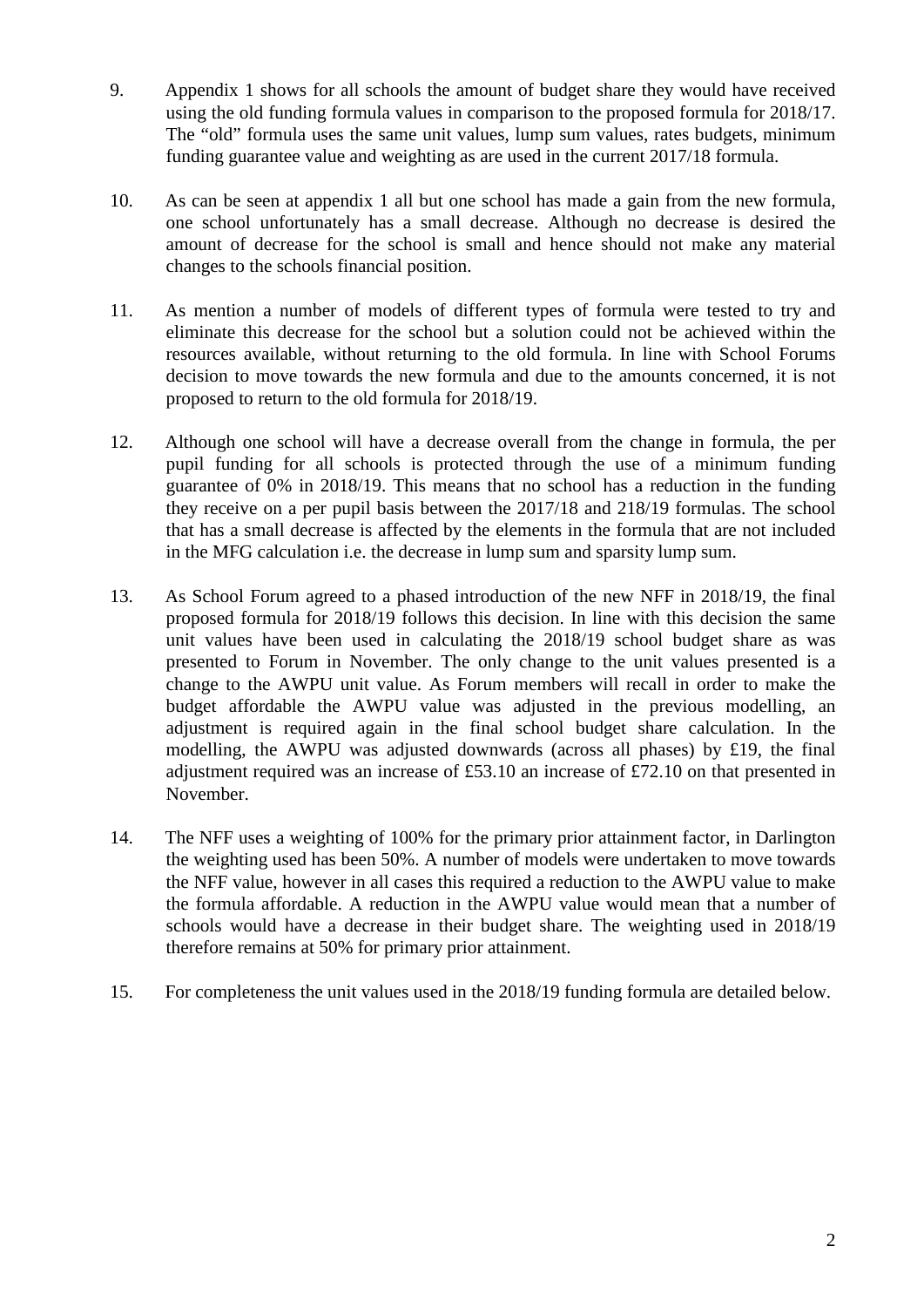| <b>Funding Factor</b>                  | Formula        | Formula     | Final        |
|----------------------------------------|----------------|-------------|--------------|
|                                        | 2017/18        | presented   | Formula      |
|                                        | $\pounds$      | to Forum in | 2018/19 (To  |
|                                        |                | November    | be submitted |
|                                        |                | (Appendix   | to the ESFA) |
|                                        |                | 10)         | $\pounds$    |
| <b>AWPU - Primary</b>                  | 2,490.79       | 2,557.00    | 2,629.10     |
| AWPU - Key Stage 3                     | 4,332.99       | 4,157.00    | 4,229.10     |
| AWPU – Key Stage 4                     | 4,288.33       | 4,302.00    | 4,374.10     |
| Deprivation – FSM Current – Primary    | $\overline{0}$ | 147.00      | 147.00       |
| Deprivation – FSM Ever 6 – Primary     | 809.25         | 719.00      | 719.00       |
| Deprivation - FSM Current - Secondary  | $\theta$       | 147.00      | 147.00       |
| Deprivation – FSM Ever 6 – Secondary   | 996.03         | 926.00      | 926.00       |
| Deprivation - IDACI - Primary Band A   | 690.42         | 652.00      | 652.00       |
| Deprivation – IDACI - Primary Band B   | 690.42         | 600.00      | 600.00       |
| Deprivation - IDACI - Primary Band C   | 690.42         | 590.00      | 590.00       |
| Deprivation – IDACI - Primary Band D   | 690.42         | 580.00      | 580.00       |
| Deprivation - IDACI - Primary Band E   | 377.26         | 331.00      | 331.00       |
| Deprivation – IDACI - Primary Bands F  | $\overline{0}$ | 67.00       | 67.00        |
| Deprivation – IDACI – Secondary Band A | 556.39         | 641.00      | 641.00       |
| Deprivation - IDACI - Secondary Band B | 556.39         | 571.00      | 571.00       |
| Deprivation – IDACI – Secondary Band C | 556.39         | 557.00      | 557.00       |
| Deprivation - IDACI - Secondary Band D | 556.39         | 542.00      | 542.00       |
| Deprivation - IDACI - Secondary Band E | 412.81         | 405.00      | 405.00       |
| Deprivation - IDACI - Secondary Band F | $\overline{0}$ | 97.00       | 97.00        |
| Looked After Children                  | 866.00         | $\theta$    | $\theta$     |
| <b>EAL</b> - Primary                   | 277.00         | 356.00      | 356.00       |
| EAL - Secondary                        | 240.80         | 622.00      | 622.00       |
| Prior Attainment – Primary             | 809.41         | 889.00      | 889.00       |
| Prior Attainment - Secondary           | 39.89          | 543.00      | 543.00       |
| Lump Sum                               | 175,000.00     | 153,333     | 153,333      |
| Sparsity                               | 35,000.00      | 28,332      | 28,332       |

- 16. In 2018/19 no school will have a per pupil decrease of more than 0% in line with the minimum funding guarantee. Gains have again been capped, for 2018/19 at 3.01% therefore no schools budget will increase by more than this in 2018/19 on a per pupil basis.
- 17. Appendix 1 details each schools budget share for 2018/19. Although the MFG agreed by Forum allows no school to lose out on a per pupil basis in 2018/19, a number of schools will receive less in their budget share in 2018/19 than they received in 2017/18, the reasons for this will include,
	- a. An decrease in pupil numbers
	- b. An decrease in the number of pupils in one of the funding factors (e.g. deprivation etc.)
	- c. The school was receiving minimum funding protection in 2017/18 which will have moved one extra year
	- d. The decrease in lump sum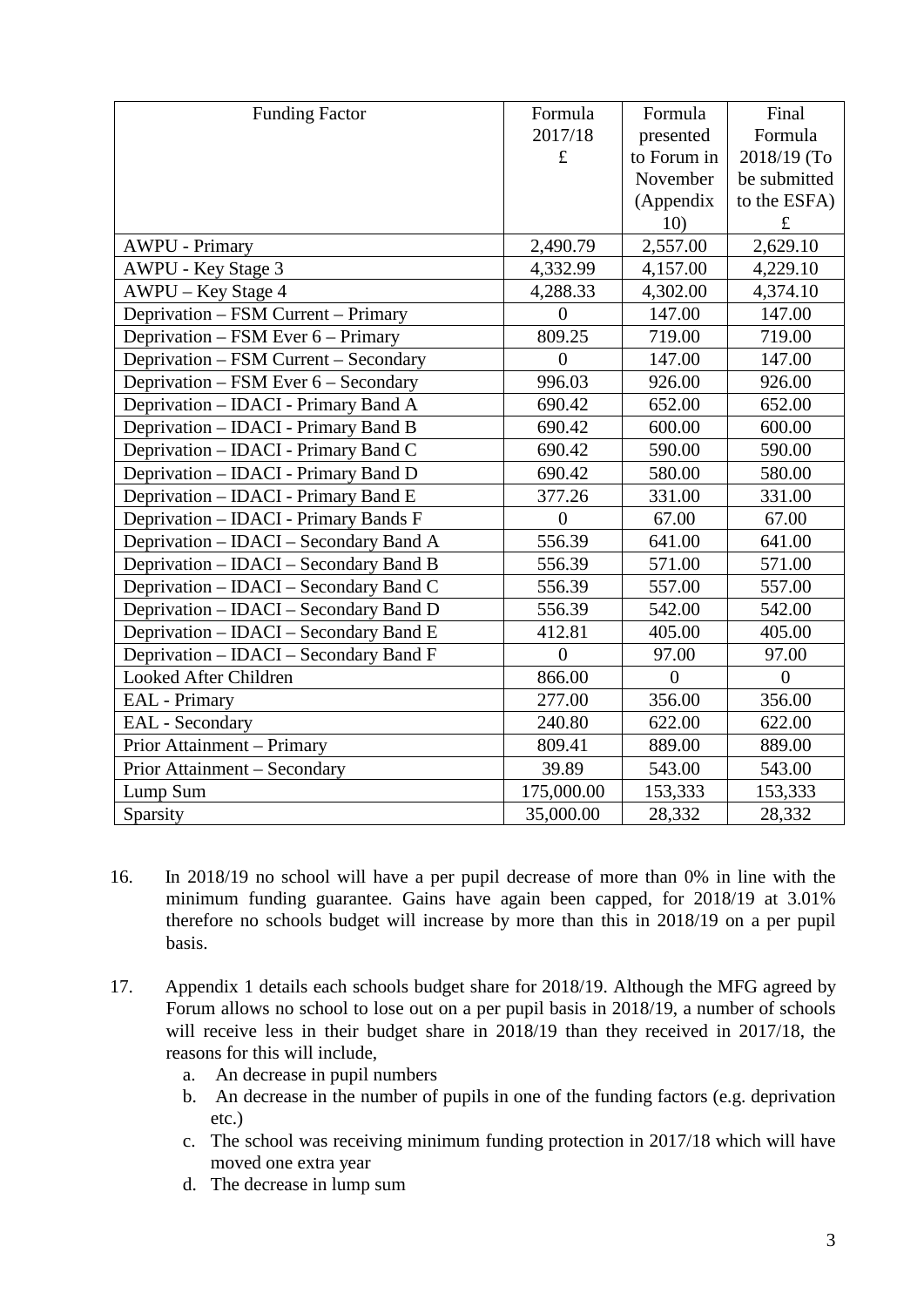- 18. The figures presented in appendix 1 are the final budget shares for 2018/19 and will be submitted to ESFA in line with their 19th January deadline. Forum should be aware however, that the figures may change slightly for amendments that ESFA require prior to approving the formula. Any major changes required by ESFA will be notified to Forum at their next meeting.
- 19. Once the funding formula is approved the budgets shown at appendix 1 will be the school budget shares for 2018/19. Maintained schools will be informed of their budget share by the Local Authority in February. Academy and free schools are funded by ESFA direct. ESFA will use the budget share as calculated by the Local Authority to calculate academy and free schools budgets for 2018/19. ESFA will adjust the budget share in line with previous funding agreements made with the school, therefore the actual budget share received for academy and free schools may differ from those published in appendix 1. ESFA will notify academy and free schools of their budget share for 2018/19 in line with their timetable.

# **De-delegation**

- 20. As Forum will recall in 2017/18 ESFA changed the payment of the former Education Services Grant (ESG), removing the general duties element regarding maintained schools from the transfer of grant to the DSG. As a result of this local authorities saw a reduction in the grant they received to support maintained schools.
- 21. The EFA indicated that in 2017/18 the annual cost of general ESG was £66 per pupil. A transitional grant was provided at £27.50 per pupil, however the local authority lost £38.50 of funding against the EFA recommended ESG rate in 2017/18.
- 22. Although the local authority lost £38.50 per pupil in 2017/18 the amount of de-delegation from maintained schools was set at £20 rather than the full £38.50. This meant the Local Authority lost £18.50 per pupil on the 2017/18 ESG rate.
- 23. The transitional grant for ESG from ESFA has now ceased, therefore the local authority is losing £27.50 per pupil to support its maintained schools. Although there is a loss of income to the Authority it is proposed that only £20 per pupil will be de-delegated from maintained schools in 2018/19 in order to assist those maintained schools with budget pressures.
- 24. In line with the ESFA rules any de-delegations must be approved by the relevant group that the de-delegation applies to on the School Forum. As this de-delegation only effects maintained schools, only the primary maintained representative can vote on this issue.

# **Growth Fund**

25. It is proposed that the growth fund will operate in 2018/19 in a very similar manner as to that agreed by Forum for 2017/18. However in line with the previous decisions regarding growth a slight amendment is required in order to clarify how funding is calculated. Bullet points iii) and iv) below are revised to take account of this. The criteria for accessing the fund, is therefore proposed to operate in 2018/19 as follows,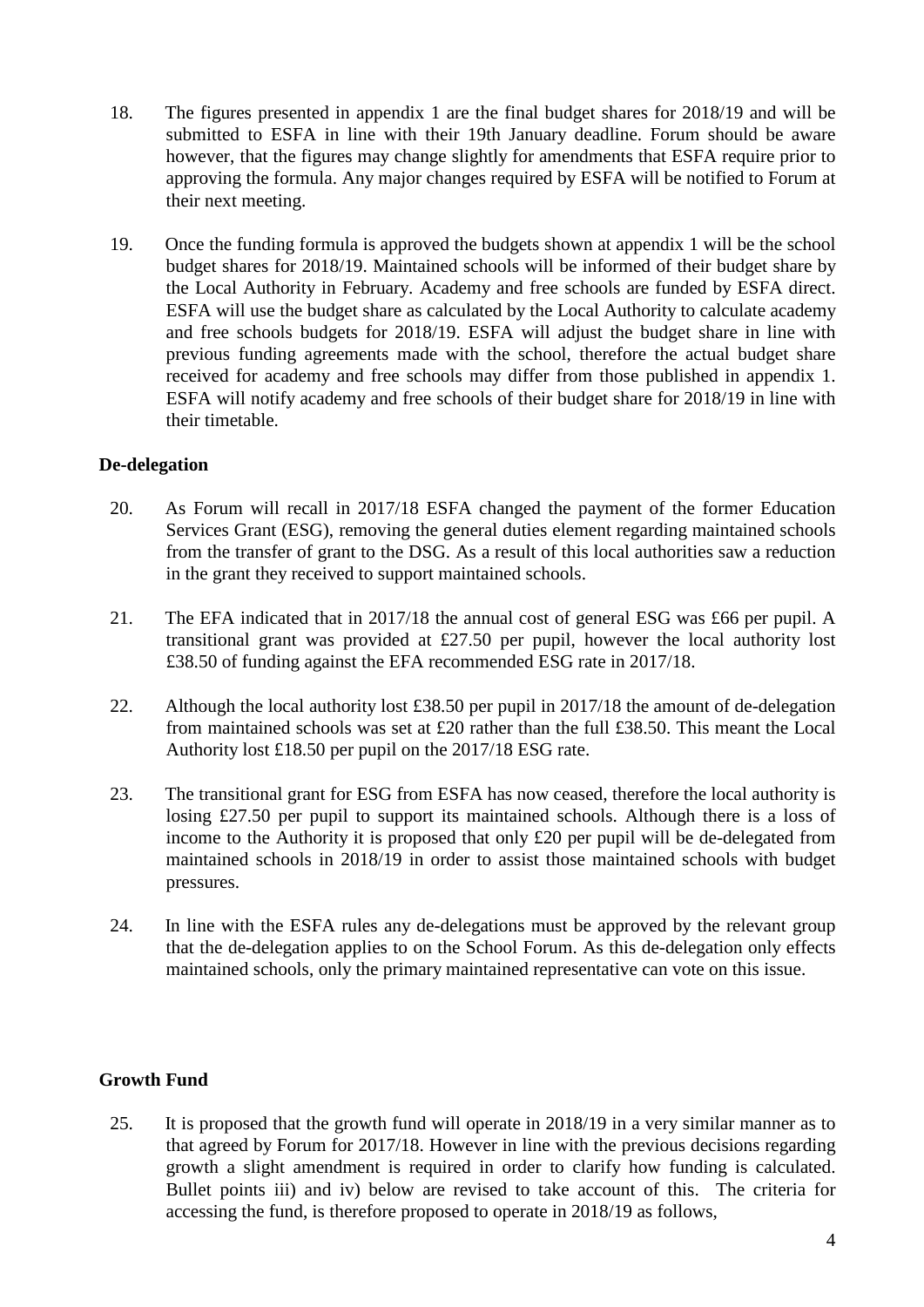- i. Schools/Academies will only be able access the fund where they have had an increase in their PAN at the request of the Local Authority to meet a lack of available space in the local area as part of the planned changes covered in the SOP.
- ii. The actual funding allocated to a school will be based on the **actual** number of increased places on roll, not based on the increase in the PAN.
- iii. For agreed growth in one year group, the additional number of places will be determined from the number of pupils on roll on the autumn census taking up a place in the additional class(s).
- iv. For agreed growth across a number of year groups, the additional number of places will be determined by comparing the number of pupils on the roll at the start of the autumn term in comparison to the number of pupils funded in the individual school budget share (i.e. the last October census).
- v. All places are funded once the increase in the pupil admissions (in line with the PAN) reaches 10 places
- vi. The amount to be funded per a pupil will be based on the "Basic Entitlement Funding" (AWPU) for the age group of the pupil.
- vii. Funding will be made for each term within that financial year, the school/academy has not received funding for this growth in places. (i.e. not funded within their existing school budget share).
- viii. It is proposed that any increases in admissions that fully meet the agreed criteria are funded automatically, rather than to be considered by School Forum.
- ix. It is proposed that where a growth fund application requires a different approach, that these applications are presented to Forum with additional information in order that a separate decision can be made concerning that's schools access to the growth fund.
- x. Where there is a dispute over the funding amount, this will be presented to Forum for a final decision.
- xi. Schools Forum will be presented with updates on the spend against budget in year to allow budget monitoring and to inform for future years growth fund budget builds.
- 26. It is proposed that a growth fund of £199,300.00 be created for 2018/19.